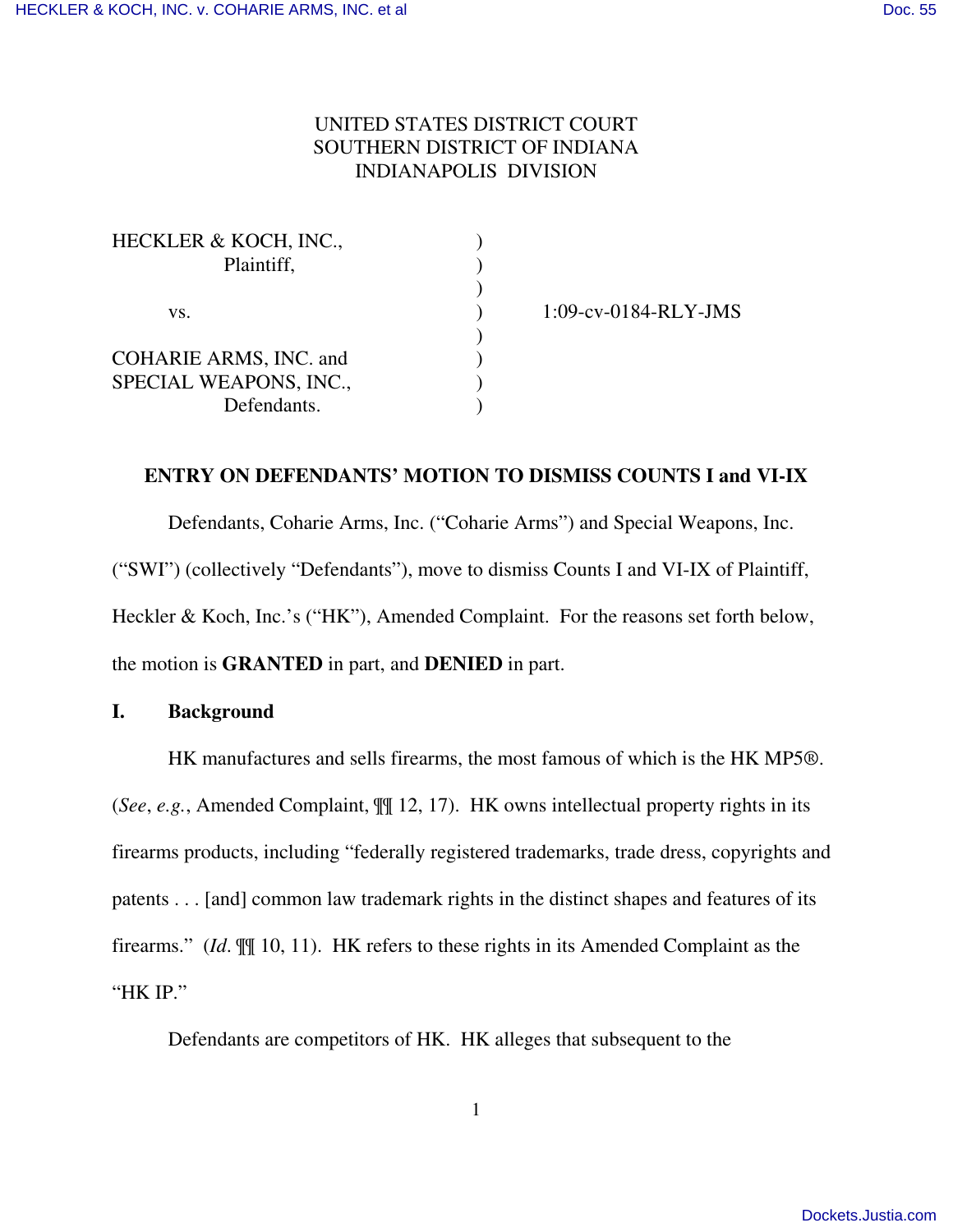development, use, and registration of the HK IP, "Defendants began using the HK IP or confusingly similar variations of the marks." (*Id*. ¶ 16). Specifically, "Defendants have manufactured, distributed, advertised and/or sold firearms which replicate the HK MP5®" without the permission of HK." (*Id*. ¶¶ 17-18). HK alleges that Defendants' conduct violates, *inter alia*, its intellectual property rights.

HK's Amended Complaint asserts nine causes of action, including: (1) federal trademark infringement under 15 U.S.C. § 1114(a) (Count I); federal trademark dilution under 15 U.S.C. § 1125(c) (Count II); federal false designation of origin and false advertising under 15 U.S.C. § 1125(a) (Count III); common law trademark infringement (Count IV); common law unfair competition (Count V); civil conversion under Indiana Code § 35-43-4-3 (Count VI); civil forgery under Indiana Code § 35-43-5-2(b) (Count VII); civil counterfeiting under Indiana Code 35-43-5-2(a) (Count VIII); and civil deception under Indiana Code 35-43-5-3 (Count IX). Defendants move to dismiss only Counts I, VI-IX for failure to state a claim for which relief can be granted.

## **II.** Dismissal Standard<sup>1</sup>

Rule 12(b)(6) of the Federal Rules of Civil Procedure authorizes a dismissal of a

<sup>&</sup>lt;sup>1</sup> If an Answer is filed before a motion to dismiss, the court treats the motion as one for judgment on the pleadings. *Schy v. Susquehanna Corp.*, 419 F.2d 1112, 1116 (7th Cir. 1970) ("A motion to dismiss made after the filing of an answer serves the same function as a motion for judgment on the pleadings and may be regarded as one."). This is a closer call, as in this case, Defendants filed their motion to dismiss and their Answer on the same day, April 16, 2009. At any rate, the standards for dismissal under FED. R. CIV. P. 12(c) and FED. R. CIV. P. 12(b)(6) are essentially the same, and thus, since the Answer was technically filed after the motion to dismiss, the court treats the motion as the parties do – as one to dismiss under FED. R. CIV. P.  $12(b)(6)$ .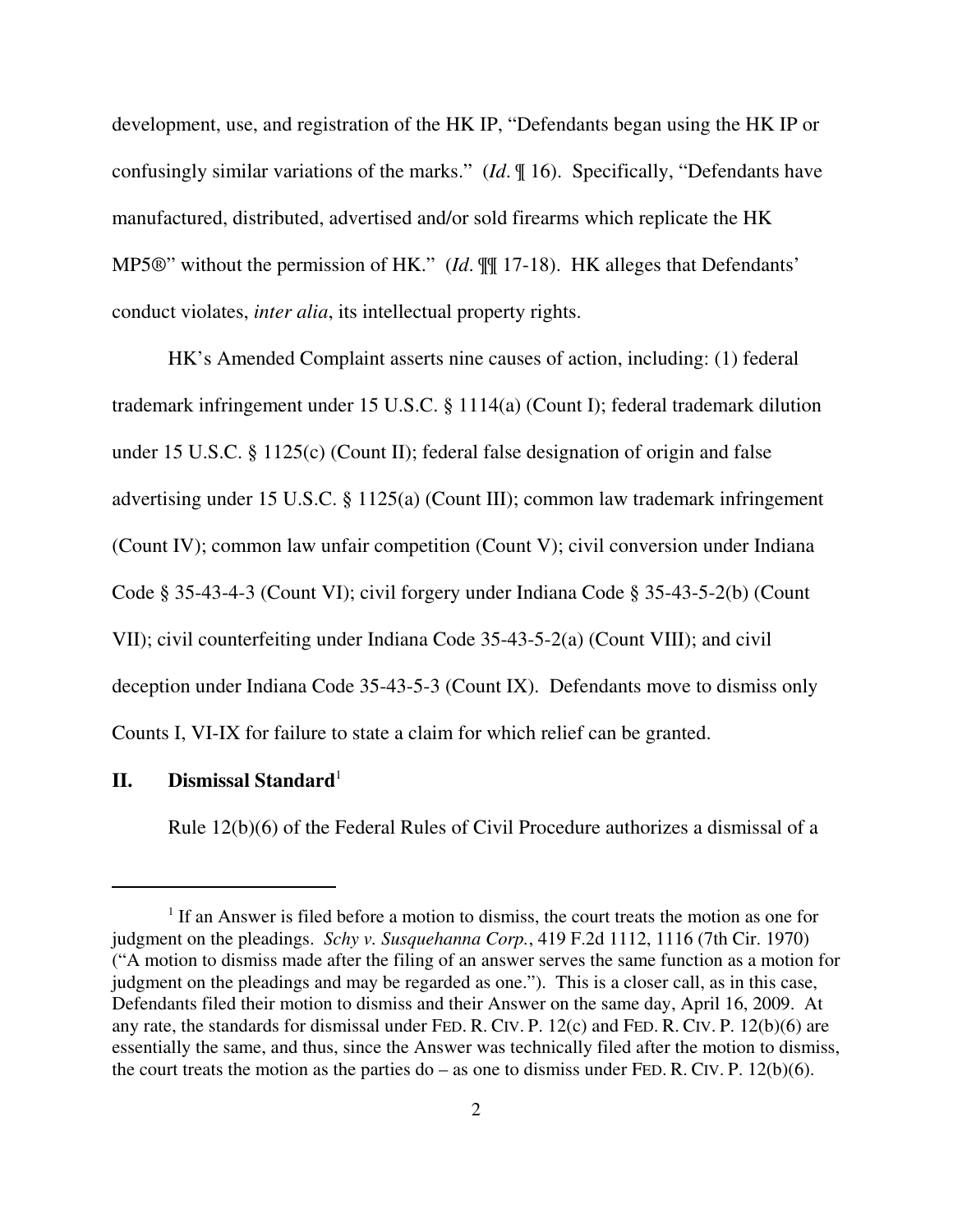claim for "failure to state a claim upon which relief can be granted." FED. R. CIV. P.  $12(b)(6)$ . The purpose of Rule  $12(b)(6)$  is to test the sufficiency of the complaint, not to rule on its merits. *Baig v. Coca-Cola Co*.*,* 2009 U.S. Dist. LEXIS 44184, at \*6 (N.D. Ill. May 27, 2009). In order to survive a motion to dismiss, "the complaint need only contain a 'short and plain statement of the claim showing that the pleader is entitled to relief.'" *EEOC v. Concentra Health Servs.*, 496 F.3d 773, 776 (7th Cir. 2007). The language of

Rule 12(b)(6) imposes two requirements:

First, the complaint must give the defendant fair notice of what the claim is and the grounds upon which it rests. Second, its allegations must plausibly suggest that the plaintiff has a right to relief, raising that possibility above a 'speculative level;' if they do not, plaintiff pleads itself out of court.

*Id.* (citations omitted). In analyzing a motion to dismiss, the court accepts all well-

pleaded allegations as true, viewing them in the light most favorable to the non- moving

party, the Defendants in this case. *McMillian v. Collection Prof'ls, Inc.*, 455 F.3d 754,

758 (7th Cir. 2006).

#### **III. Discussion**

### **A. Count I, Federal Trademark Infringement**

Count I of HK's Amended Complaint is a claim for federal trademark

infringement under 15 U.S.C.  $\S$  1114 of the Lanham Act.<sup>2</sup> An essential element of a

 $2$  15 U.S.C. § 1114 states: "Any person who shall, without the consent of the registrant-(a) use in commerce any reproduction, counterfeit, copy, or colorable imitation of a registered mark . . . ; or (b) reproduce, counterfeit, copy, or colorably imitate a registered mark . . . shall be liable in civil action by the *registrant* for the remedies hereinafter provided."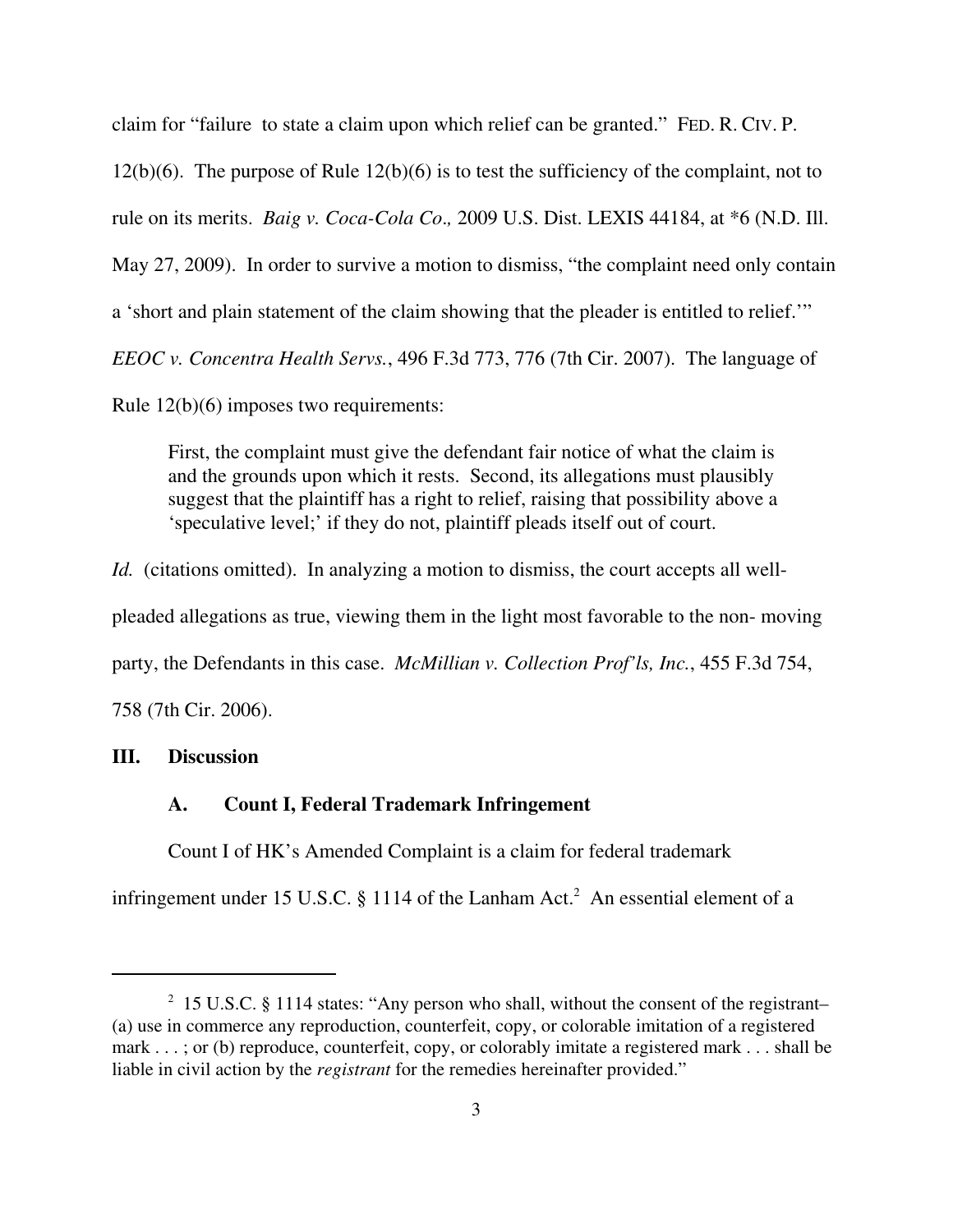federal trademark claim is that the mark be registered. *See Packman v. Chicago Tribune Co.*, 267 F.3d 628, 638 (7th Cir. 2001).

Defendants move to dismiss Count I on grounds that HK failed to specifically identify the registered trademarks and trade dress that form the basis of the allegations in Count I. The fact that HK did not provide the Defendants with a federal trademark registration number is not fatal to HK's claim. The pleading requirements of the federal rules do not require such specificity. Thus, although evidence of the registration number is essential to prevail, it is not essential at the pleading stage. *See Vincent v. City of Colls. of Chicago*, 485 F.3d 919, 924 (7th Cir. 2007) ("If registration is essential to prevail, then [Vincent] must prove it eventually, but it need not be alleged; only the claim – which is to say, enough to alert the defendant to the nature of the grievance – need be pleaded."). Accordingly, Defendants' motion to dismiss Count I of HK's Amended Complaint is **DENIED**.

#### **B. Count VI, Conversion**

Count VI of HK's Amended Complaint is a claim for conversion under Indiana Code § 35-43-4-3 for the alleged conversion of HK's putative trade dress. An essential element of a conversion claim is that the defendant takes and appropriates plaintiff's personal property for defendant's own use and benefit, in "exclusion and defiance of the owner's rights." *Shourek v. Stirling*, 621 N.E.2d 1107, 1109 (Ind. 1993); *see also Ellington v. Gibson Piano Ventures, Inc.*, 75 U.S.P.Q.2d (BNA) 1724, 1733 (S.D. Ind. 2005).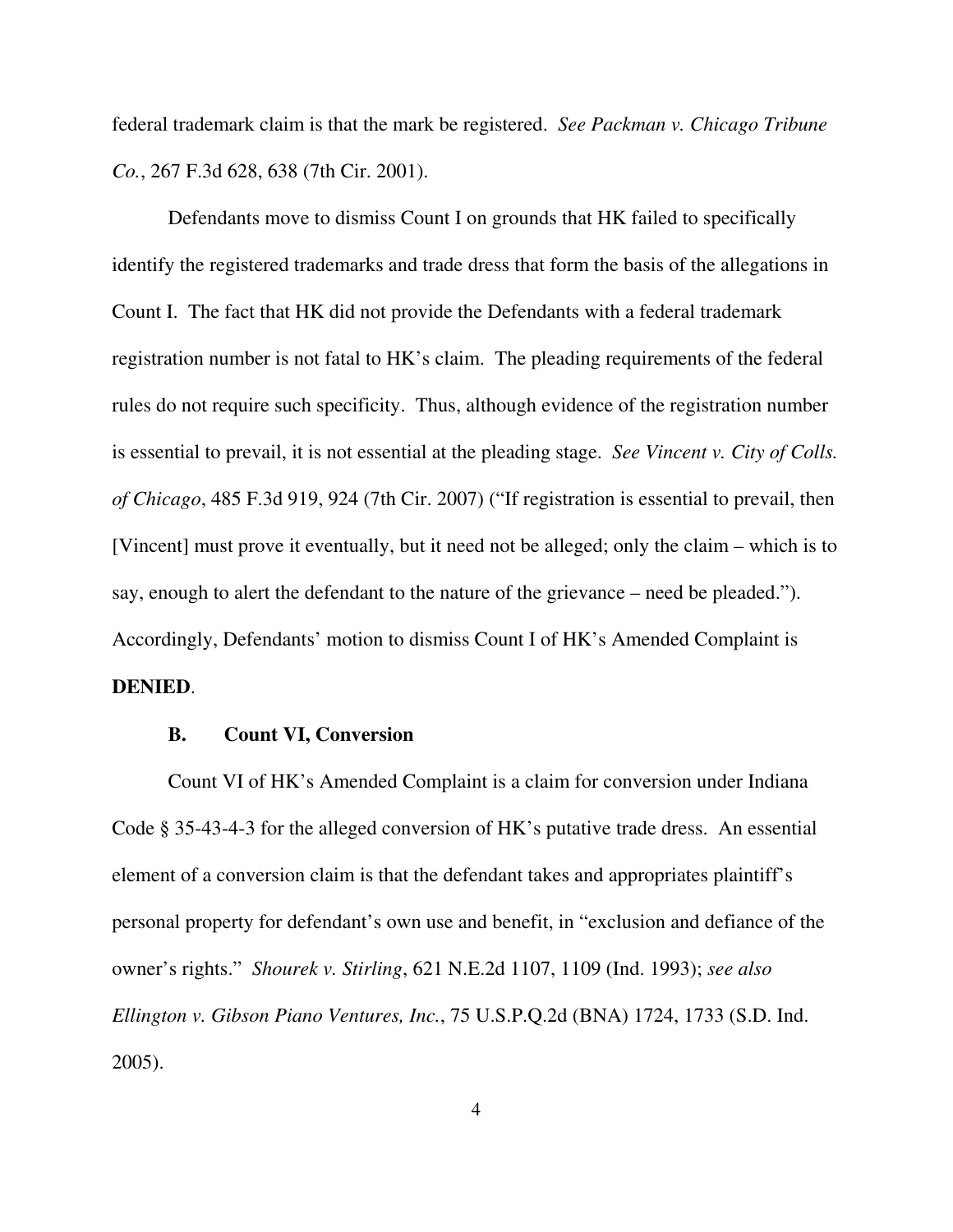Here, HK's Count VI alleges, in relevant part, that "Defendants knowingly or intentionally exerted unauthorized control over the property of HK, specifically the HK IP, owned by HK" and that they "sold items bearing the HK IP without HK's consent and in a manner or to an extent other than that to which HK had consented." (Amended Complaint ¶¶ 68-69). Significantly, HK does not allege that Defendants have taken or appropriated items bearing the HK IP for Defendants' own use and benefit and in exclusion and defiance of HK's rights. In its Amended Complaint, HK even admits that it still "maintains strict control over the quality and nature of its products and items bearing the HK IP." (*Id*. ¶ 12). Accordingly, Defendants' motion to dismiss Count VI of HK's Amended Complaint is **GRANTED**.

# **C. Count VII, Forgery, and Count VIII, Counterfeiting**

Count VII of HK's Amended Complaint is a claim for forgery under Indiana Code § 35-43-5-2(b), and Count VIII of HK's Amended Complaint is a claim for counterfeiting under Indiana Code § 35-43-5-2(a). An essential element to a forgery or counterfeiting claim under Indiana Code § 35-43-5-2 is that the alleged forgery or counterfeiting involves a written instrument. The Indiana Code defines a written instrument as "a paper, document, or other instrument containing written matter and includes money, coins, tokens, stamps, seals, credit cards, badges, trademarks . . . or other objects or symbols of value, right, privilege, or identification." IND. CODE § 35-43-5-1.

Count VII alleges, in relevant part:

72. HK incorporates by reference the allegations contained in the previous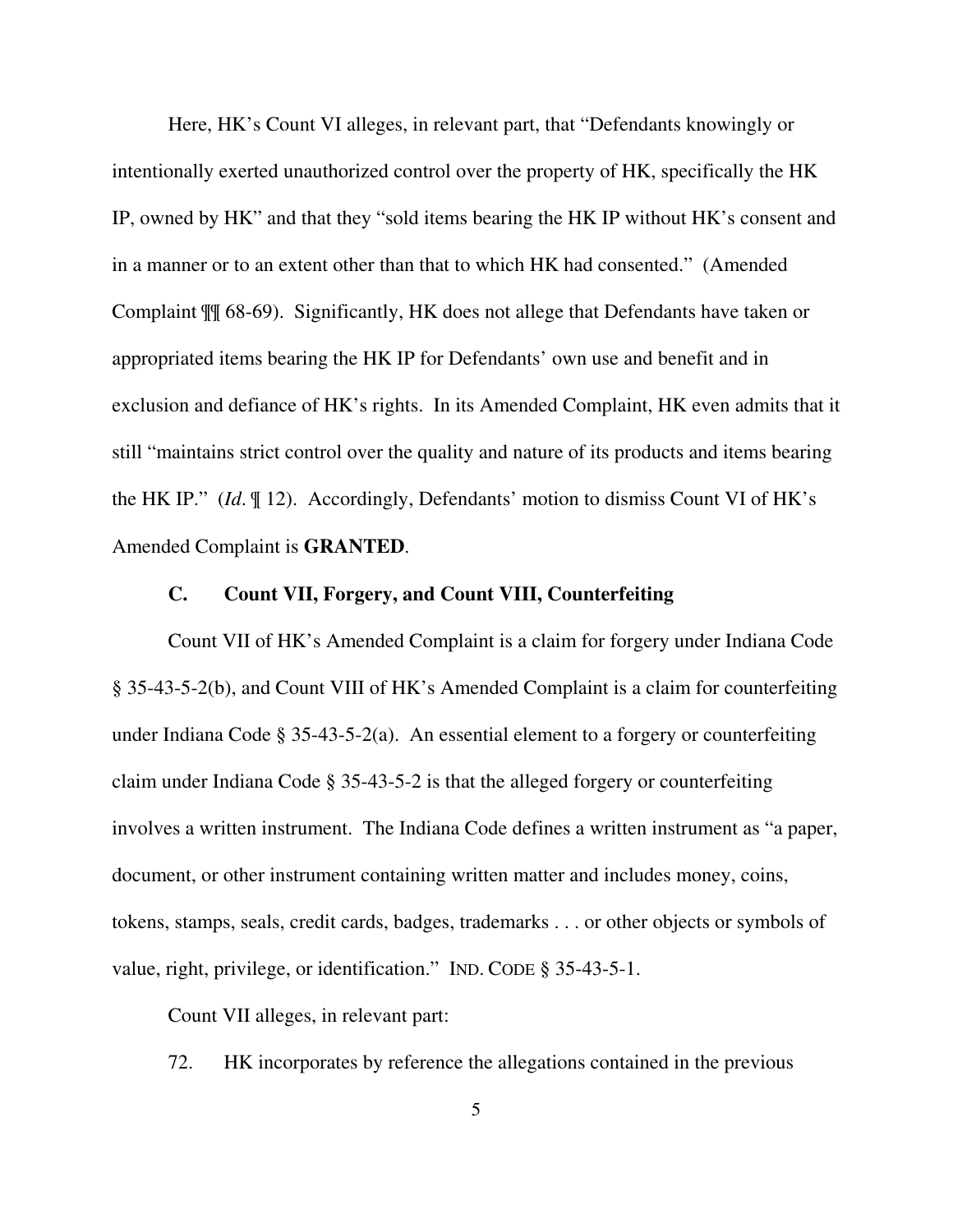paragraphs of this Complaint.

- 73. Defendants, with the intent to defraud, made, uttered, and/or possessed a written instrument in such a manner that it purports to have been made by HK.
- 74. Defendants were not given the authority to make or possess the infringing items by HK or anyone acting on behalf of HK.

(Amended Complaint ¶¶ 72-74). Count VIII is virtually verbatim of Count VII, and states, in relevant part:

- 76. HK incorporates by reference the allegations contained in the previous paragraphs of this Complaint.
- 77. Defendants, with the intent to defraud, made and/or uttered a written instrument in such a manner that it purports to have been made by HK.
- 78. Defendants were not given the authority to make or utter the infringing items by HK or anyone acting on behalf of HK.

(*Id*. ¶¶ 76-78).

HK contends that "Defendants' replica MP5 and related advertising individually and/or collectively constitute an 'other instrument' that contains 'written matter,' specifically, HK's MP5 trademark and trade dress." (Plaintiff's Response Brief at 8). In support of its position, HK relies upon *Jacobs v. State*, 640 N.E.2d 61, 64 (Ind. Ct. App. 1994). In *Jacobs*, the items being sold (t-shirts imprinted with the allegedly infringed symbol) actually contained "written matter" in the form of a trademark. Thus, the requirement of a "written matter" was satisfied by the trademark on the t-shirt and not by the physical object of the t-shirt itself, as HK asserts. There being no alleged basis for the forgery and counterfeiting claims other than the accused firearms products' physical